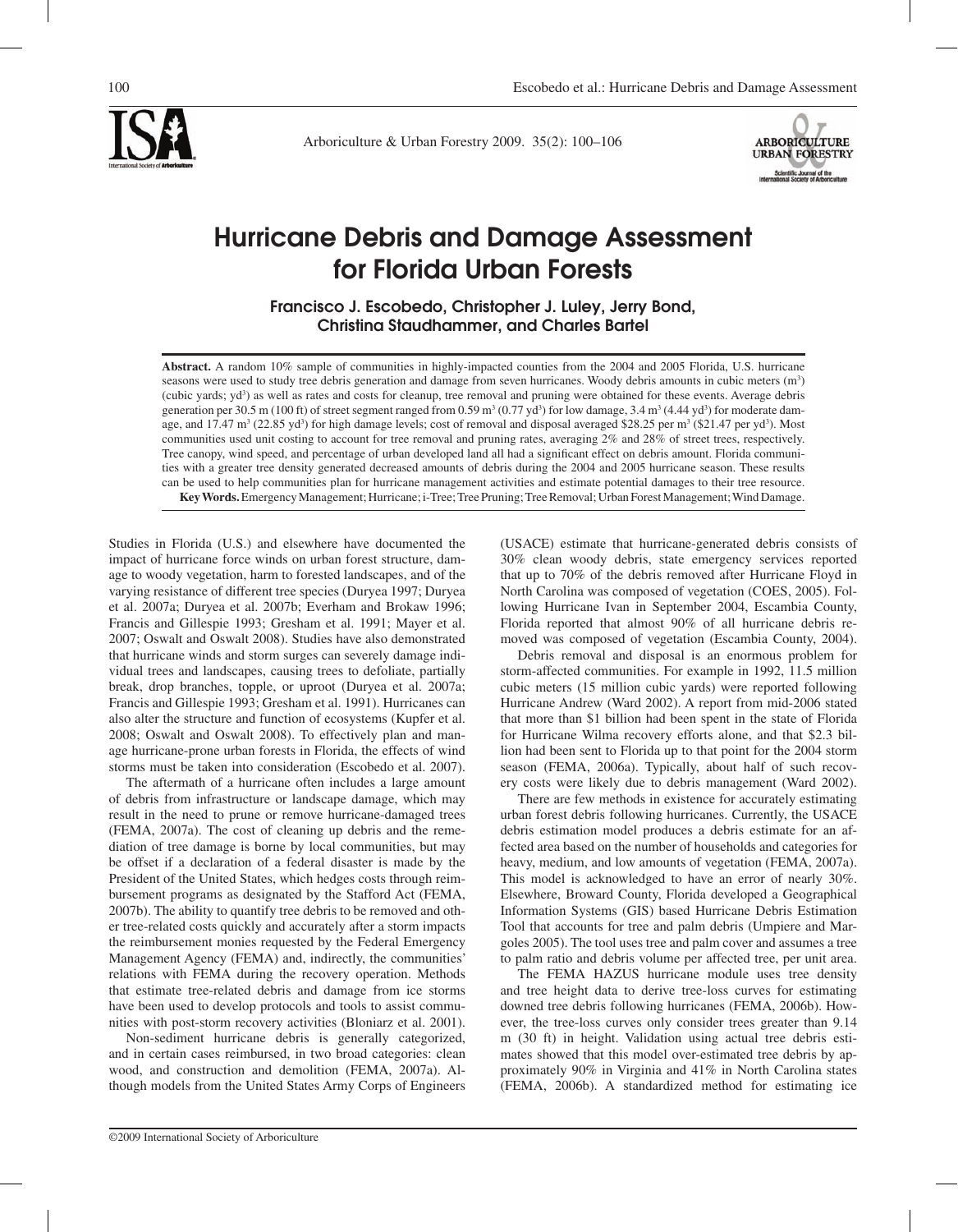storm damage and debris costs is available as the Storm Damage Assessment Protocol, a component of the i-Tree program (www.iTreeTools.org). However, this protocol does not specifically account for hurricane damage profile and management.

Urban forests in Florida encompass a wide variety of species, urban morphologies, and land cover types. Any protocol that is developed must be applicable over this range of variability. Most studies on hurricane effects on urban and natural forest are based on single tree, plot or landscape-scale based assessments (Duryea et al. 2007a, Duryea et al. 2007b; Francis and Gillespie 1991; Kupfer et al. 2008; Oswalt and Oswalt 2008). Many debris assessments use empirical studies such as these as inputs for broad-based, often single-parameter models and approaches for quantifying debris (FEMA, 2007a).

This study takes a different approach, and uses on-ground data reported from hurricane impacted communities to assess and characterize debris and damage at the urban and community forest level. Its objectives are to assess, compile, and analyze urban forest debris and tree damage data from the 2004 and 2005 hurricane seasons in Florida. These estimates can then be used to develop a hurricane debris assessment protocol that estimates potential damage before a storm and report tree debris and damage after a hurricane in Florida.

## MATERIALS AND METHODS

#### Debris and Tree Damage Data Collection

We examined recent hurricanes making landfall in Florida: Charley, Francis, Ivan, and Jeanne in 2004; and Dennis, Katrina, and Wilma in 2005. An initial sample of hurricane-affected coastal and inland communities was used to determine the utility of FEMA Project Worksheets (PWs) for quantifying tree debris, damage, and costs.

Project Worksheets are compiled by each community requesting public, monetary assistance for hurricane damage, and constitute a dynamic record of information and data needed for justification for reimbursement in an emergency management project (FEMA, 2007c). Project Worksheets are categorized by the type of hurricane damage. We sampled Category A, the debris damage category, which contains relevant debris data as well as hazard tree pruning and removal reimbursement; and Category G, which is a general category that often contains debris data. Project Worksheets were obtained from the Florida Division of Emergency Management. The initial sample of PWs from 15 communities from the 2004 and 2005 hurricane seasons in Florida provided enough data to justify their use in obtaining debris quantity and cleanup costs.

A list of Florida communities impacted by each of the seven hurricanes during 2004 and 2005 with PW applications in Category A was compiled and each community was then assigned a unique number. Using the unique number and a random number generator, a 10% sample of communities impacted as depicted in maps (FEMA, 2004) by each hurricane was then selected for use in this study. Entities other than communities (e.g., counties, tribes, official departments, hospitals) were excluded from the sample. Stump removal, for which insufficient data were available, was also excluded from the data collection.

Data for debris amounts and reported costs were taken directly from the PWs. Individual cost line items were not specifically listed by many communities. In addition to removal and reduction of debris, individual costs might have included debris monitoring, site preparation, tipping fees, equipment or other costs that were directly related to debris elimination. Debris quantity and costs were commonly reported in several different PWs for a hurricane by a single community. Therefore, data from all PWs for a single hurricane event were summarized along with community specific data as presented in Table 1. Data on both tree removals and hazard prunings were less consistently reported in PWs. Data was obtained by direct request from the communities.

Table 1. Data collected for each hurricane and community.

| Data                                  | Source                                                          |
|---------------------------------------|-----------------------------------------------------------------|
| Public street miles                   | TIGER/Line files (US Census Bureau<br>2004)                     |
| % developed urban land                | USDA Forest Service (Nowak et al.<br>2008)                      |
| $%$ tree cover                        | USDA Forest Service (Nowak et al.<br>2008)                      |
| Tree density (per hectare)            | University of Florida (Escobedo et al.<br>2008)                 |
| Sustained wind speed (knots)          | National Oceanic and Atmospheric<br>Administration (NOAA, 2004) |
| Debris and costs                      | Project Worksheets                                              |
| Tree removal and pruning costs        | Project Worksheets, Community contact                           |
| Tree removal and pruning totals       | Project Worksheets, Community contact                           |
| Total vegetation debris $(m^3; yd^3)$ | Project Worksheets                                              |
| Total cost for debris disposal        | Project Worksheets                                              |
| Community center (UTM)                | Google Earth (Google Earth, 2007)                               |

UTM = Universal Transverse Mercator

Hurricane debris amounts and costs, urban forest tree density and cover data, street mileage, and percent of urban developed land were derived from a number of sources (Table 1). Maximum sustained wind speed data for each community were obtained from tabular data (NOAA, 2004), and reported for selected communities by the National Hurricane Center. Where wind speed data were not available for a sample community, wind speeds were assigned to sample communities based on nearest community with a recorded wind speed.

Debris data were converted to a total cost per cubed meter by summing all reported debris volume disposed and its associated costs from PWs. Estimates of debris generation per unit street segment length were made with i-Tree's "Sample Street Segment Generator" using ArcGIS 9.1 and street mileage obtained from U. S. Census Bureau's TIGER/Line data (U.S. Census Bureau, 2004), in an ESRI shapefile (i-Tree 2008).

Relationships between tree cover, density, and debris amounts collected from Street Rights-of-Way were investigated using Renewable Natural Resources Planning Act (RPA) assessment urban forest cover data tabulated by Census Designated Place (Nowak et al. 2008). These data are based on 30 m resolution Landsat TM and ETM imagery that is part of the 2001 National Land Cover Database. RPA data included percent tree canopy and developed urban land for each sampled community (Table 1). Percent canopy was converted to community-specific tree density using representative mean tree density factors from similar geographic and physiographic communities (Escobedo et al. 2008). Communities in north Florida were assigned Pensacola's tree density of 315 trees/ha (127 trees/ac), Tampa Bay's tree density of 257 trees/ha (104 trees/ac) was used for the central Florida gulf coast, Miami-Dade Counties' 83 trees/ha (34 trees/ac) for south Florida and lower Atlantic coast, and Gainesville's 242 trees/ha (98 trees/ac) were used for communities in central Florida's non-coastal areas.

The distribution of cubic meters of debris per linear street segment data was determined to be significantly different from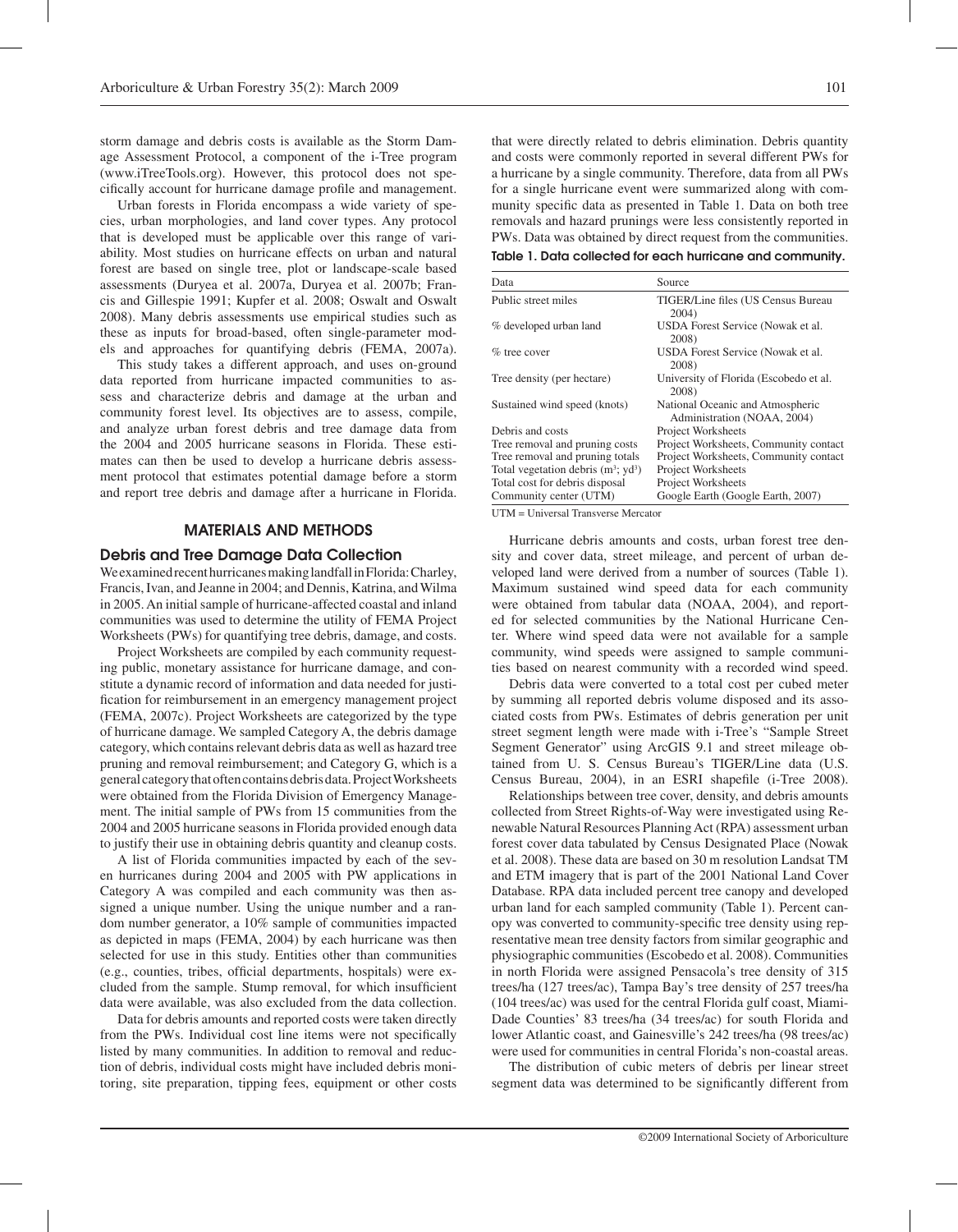normal. To most appropriately characterize the positively skewed data, cubic yards of debris were transformed with the natural logarithm, and the number of linear street miles was used as an offset in the linear predictor function. As offsets are akin to exposure rates in Poisson regression with unequal time intervals, their use in spatial models is frequently used to adjust the response to varying levels of coverage. Using a log-normal distribution to characterize the response variable and taking into account the potential spatial correlation between adjacent cities, a generalized linear mixed model was fit with the SAS procedure PROC GLIMMIX (SAS, 2006), using sustained maximum wind speed, tree density, tree canopy, and the amount of developed urban land as predictor variables. City center location was obtained using Google Earth (2007) (UTM; Universal Transverse Mercator, Northing and Easting) and used to determine spatial context in the analysis.

The model results were examined using information criteria and *P* values associated with each independent value. A type I error level of 0.10 was used to eliminate non-significant effects and their interactions, together with the corrected Akaike's information criteria (AICC), which is a small sample bias-corrected version of the AIC fit statistic. The AICC quantifies the residual variance, with a penalty term for additional independent variables. The final estimated model included only significant effects and also had the lowest AICC, indicating substantial evidence that the data arose from this model.

#### RESULTS

#### Data Collection

A random 10% sample of 680 PWs, representing the communities reporting debris data in FEMA category A or G in the 2004 and 2005 hurricane seasons, were reviewed to compile and assess debris amounts and cost, as well as tree hazard pruning and removal data. From the 68 PWs, we obtained usable debris amounts and cost data from 43 communities. However, tree pruning and removal data were considerably less available, with only 11 communities specifically referencing tree work in their PWs, and only 5 communities providing usable pruning and removal cost estimates. No usable data were obtained from any PW for community for tree removal or pruning rates (removal or pruning quantities/total

tree population). These data were obtained from direct contact with the communities of Orlando, Pensacola, and Winter Park. Averages for the sampled communities are presented in Table 2.

## Debris Removal Costs and Production

Total debris management costs averaged \$28.11 per m<sup>3</sup> (\$21.50 per yd<sup>3</sup>) in the 43 communities that provided usable data. Debris production per 30.5 m street segment ranged in values from 0.15 m<sup>3</sup> (0.2 yd<sup>3</sup>) in Sanford, to 31 m<sup>3</sup> (40.6 yd<sup>3</sup>) and 46.4 m<sup>3</sup> (60.7 yd<sup>3</sup>) in Golf and Gulf Breeze respectively. Thus, rates of debris production were averaged into low, moderate, and high categories. These averages, per street segment, were 0.59  $\rm m^3$  (0.77 yd<sup>3</sup>) for low damage, 3.40  $\rm m^3$  (4.45 yd<sup>3</sup>) for moderate damage, and  $17.47 \text{ m}^3$  (22.85 yd<sup>3</sup>) for high damage levels.

Tree density, tree canopy cover, wind speed, and percentage of urban developed land all had an effect on the amount of cubic meters of debris. The model which included all significant effects and best supported the data based on the AICC (169) included a third order interaction of tree canopy cover, wind speed, and percentage of urban developed land ( $\alpha$  < 0.10) (Table 3).

There was a marginally significant negative correlation between tree density and debris generation  $(P = 0.08)$ , indicating that as tree density in communities increased there was a slight decrease in debris (Table 3, Figure 1a). Because of the significant interactions among variables, the effects of tree canopy cover, wind speed, and percentage of urban developed land were examined in conjunction with the other variables. Tree canopy cover had a positive relationship with debris when the interactions among variables were taken into account and all other predictor variables were at their averages; as canopy cover increased in a community, debris generation increased (Figure 1b). Sustained wind speed and amount of developed urban land had a more complex effect, and when considered with all other interactions their effect on debris was relatively flat (Figure 1c, Figure 1d).

Figure 2a and Figure 2b display the continuous two-way interaction of wind speed when percent developed urban and tree canopy cover were held at constant "low" and "high" values. Debris generation strongly decreased with increasing storm strength when communities had a high tree canopy cover

Table 2. Tree cover, developed urban land cover, tree density, wind speed, and debris generation for the communities and hurricanes sampled in the 2004-2005 seasons.

|                       | Average for sampled communities |                                    |                                  |                                       |                                                                |  |
|-----------------------|---------------------------------|------------------------------------|----------------------------------|---------------------------------------|----------------------------------------------------------------|--|
| Sampled<br>Hurricanes | Tree<br>canopy<br>cover $(\% )$ | Developed<br>urban cover<br>$(\%)$ | Tree<br>density per<br>ha (acre) | Sustained<br>wind speed<br>(in knots) | $m^3$ (yd <sup>3</sup> )<br>per 30.5 m<br>$(100 \text{ feet})$ |  |
| Charley <sup>z</sup>  | 37                              | 58                                 | 12.7(31.3)                       | 59.3                                  | 9.6(12.5)                                                      |  |
| Frances <sup>y</sup>  | 23                              | 68                                 | 7.0(17.3)                        | 46.6                                  | 4.0(5.2)                                                       |  |
| $I$ van <sup>x</sup>  | 26                              | 75                                 | 13.6(33.6)                       | 43.7                                  | 24.3(31.8)                                                     |  |
| Jeanne <sup>w</sup>   | 12                              | 80                                 | 3.7(9.2)                         | 38.8                                  | 1.9(2.5)                                                       |  |
| Dennis <sup>v</sup>   | 26                              | 77                                 | 13.6(33.6)                       | 56.3                                  | 8.0(10.4)                                                      |  |
| Katrina <sup>u</sup>  | 12                              | 81                                 | 4.6(11.2)                        | 45.2                                  | 1.0(1.4)                                                       |  |
| Wilmat                | 10                              | 80                                 | 1.4(3.4)                         | 60.9                                  | 13.6(17.8)                                                     |  |
| Study Average         | 19                              | 75                                 | 6.7(16.6)                        | 49.1                                  | 7.1(9.2)                                                       |  |

ha = hectare;

z Oviedo, De Land; Orange City; Port Orange.

y Atlantic Beach; Tampa; Palm Beach Gardens; Palm Springs; Gulf Port; Sanford; Fort Pierce; Daytona Beach; Debary; Deltona; Edgewater.

x Destin; Fort Walton Beach; Gulf Breeze.

w Oakland Park; Pompano Beach; Palmetto; Belle Isle; Belle Glade; West Palm Beach; Clearwater; Gulf Port.

v Destin; Fort Walton Beach; Mary Esther; Gulf Breeze.

u Lauderhill; North Lauderdale; Pembroke Pines; Aventura; Surfside; Gulf Breeze.

t Lauderdale Lakes; Fellsmere; Opa-locka; Atlantis; Belle Glade; Greenacres; Golf.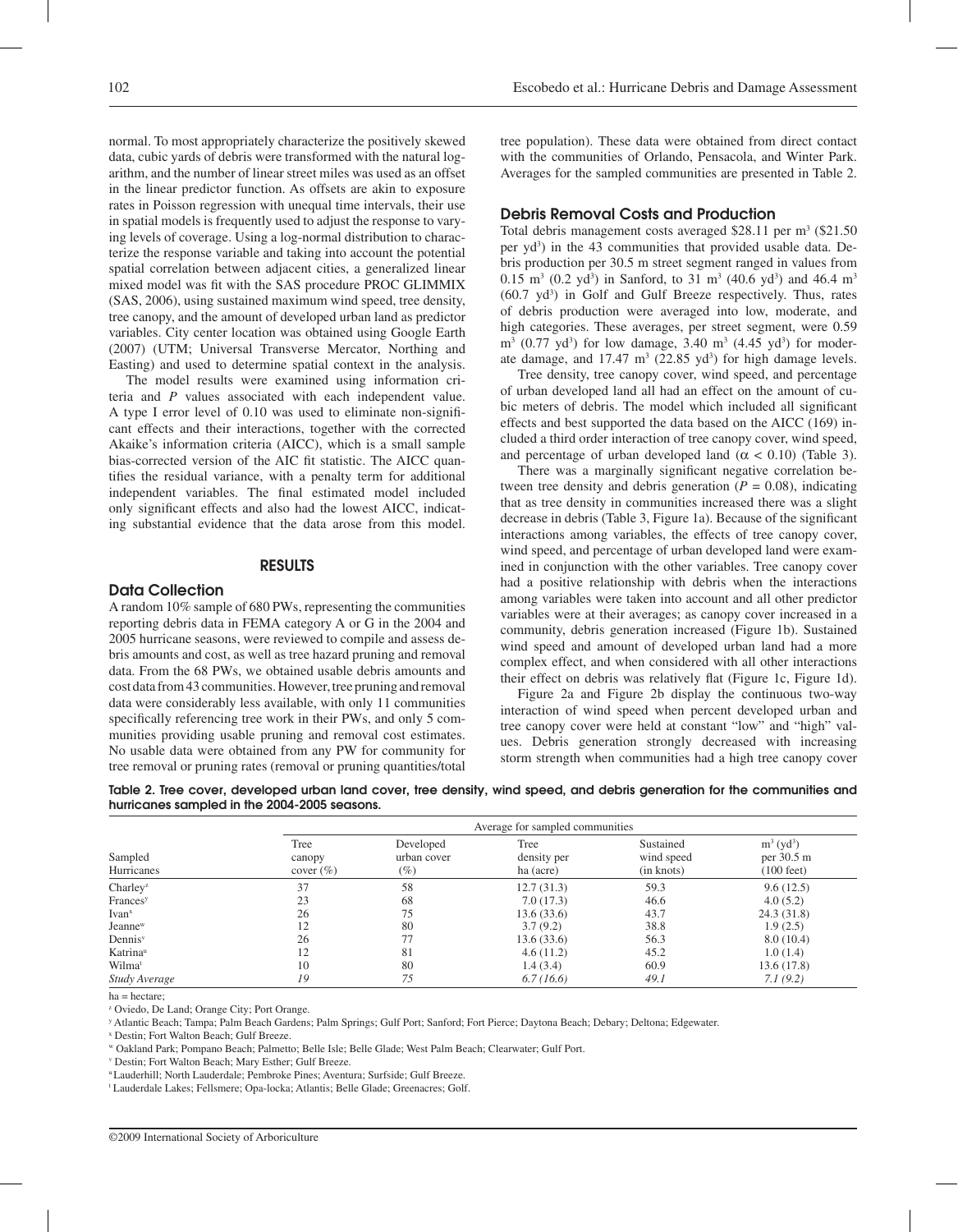Table 3. Parameter estimates from the final generalized linear mixed model of cubic yards of debris, using street miles per community as an offset.

| Effect                            | Estimate  | Standard<br>error | t Value  | Pr >  t |
|-----------------------------------|-----------|-------------------|----------|---------|
| Intercept                         | 10.652    | 9.299             | 1.150    | 0.260   |
| Tree density (trees/hectare; TPH) | $-0.150$  | 0.083             | $-1.800$ | 0.080   |
| Developed urban cover % (DUC)     | $-68.321$ | 34.953            | $-1.950$ | 0.059   |
| Tree canopy cover $\%$ (TCC)      | $-11.857$ | 11.097            | $-1.070$ | 0.293   |
| Sustained wind speed (knots; SWS) | $-0.024$  | 0.195             | $-0.120$ | 0.902   |
| DUC X SWS                         | 0.216     | 0.230             | 0.940    | 0.354   |
| TCC X SWS                         | 1.436     | 0.689             | 2.080    | 0.045   |
| <b>TCCX DUC</b>                   | 157.520   | 51.289            | 3.070    | 0.004   |
| TCC X DUC X SWS                   | $-2.954$  | 0.994             | $-2.970$ | 0.005   |

(Figure 2a). For communities with low tree canopy cover, stronger storms produced more debris, but with a much weaker relationship. The amount of urban development also had a differential effect when considered with wind speed. The positive correlation indicated greater debris generation with increased wind speed for communities with low urban development (Figure 2b). For communities with high urban development, however, debris generation was lower with increasing winds.

### Tree Removal and Hazard Pruning Costs and Rates

All communities that reported tree removal and pruning data in PWs or were contacted directly, used unit costing rather than time and material for individual trees to account for these

costs. Reported unit tree removal and pruning costs averaged \$447 for tree removals and \$147 for hazard tree pruning. Data from Orlando indicated that the current per-man hour rate for a fully equipped tree crew was \$50. Post-hurricane street tree removal and pruning rates were obtained using Pensacola and Winter Park data. Removal rates averaged 0.65% for Pensacola and 3.6% for Winter Park, for an average of 2%. Pruning rates averaged 34% for Pensacola and 23% for Winter Park, for an average of 28%. Winter Park data represented the average of three hurricanes that occurred sequentially in the 2004 season.

## DISCUSSION AND CONCLUSION

Characterization of hurricane debris and damage is scale-dependent and can vary from the individual tree to the landscape level (Duryea et al. 2007a; Duryea et al. 2007b; Everham and Brokaw 1996; Francis and Gillespie 1991; Kupfer et al. 2008; Oswalt and Oswalt 2008). Differences in the range and variability of weather, urban forest structure, tree species characteristics, landscape morphology, and community values can also confound findings (Kupfer et al. 2008). However, this complexity might assist in understanding the recurrent contradictory or ambiguous results from this and other studies of hurricane-caused damage to treed landscapes.

The majority of communities that were sampled for this project did not measure hurricane-level winds greater than 121 km/h (75 mph; 65.2 kt) based on the sustained wind speeds reported by NOAA (2004); wind speeds ranged from 48 km/h (30 mph;



**Figure 1. Predicted debris (cubic yards) versus (a) tree density (trees/hectare), (b) tree canopy cover (%), (c) sustained wind speed (kt), and (d) developed urban cover (%). Diamonds = raw data; solid line = predicted at constant average of all other predictor variables.**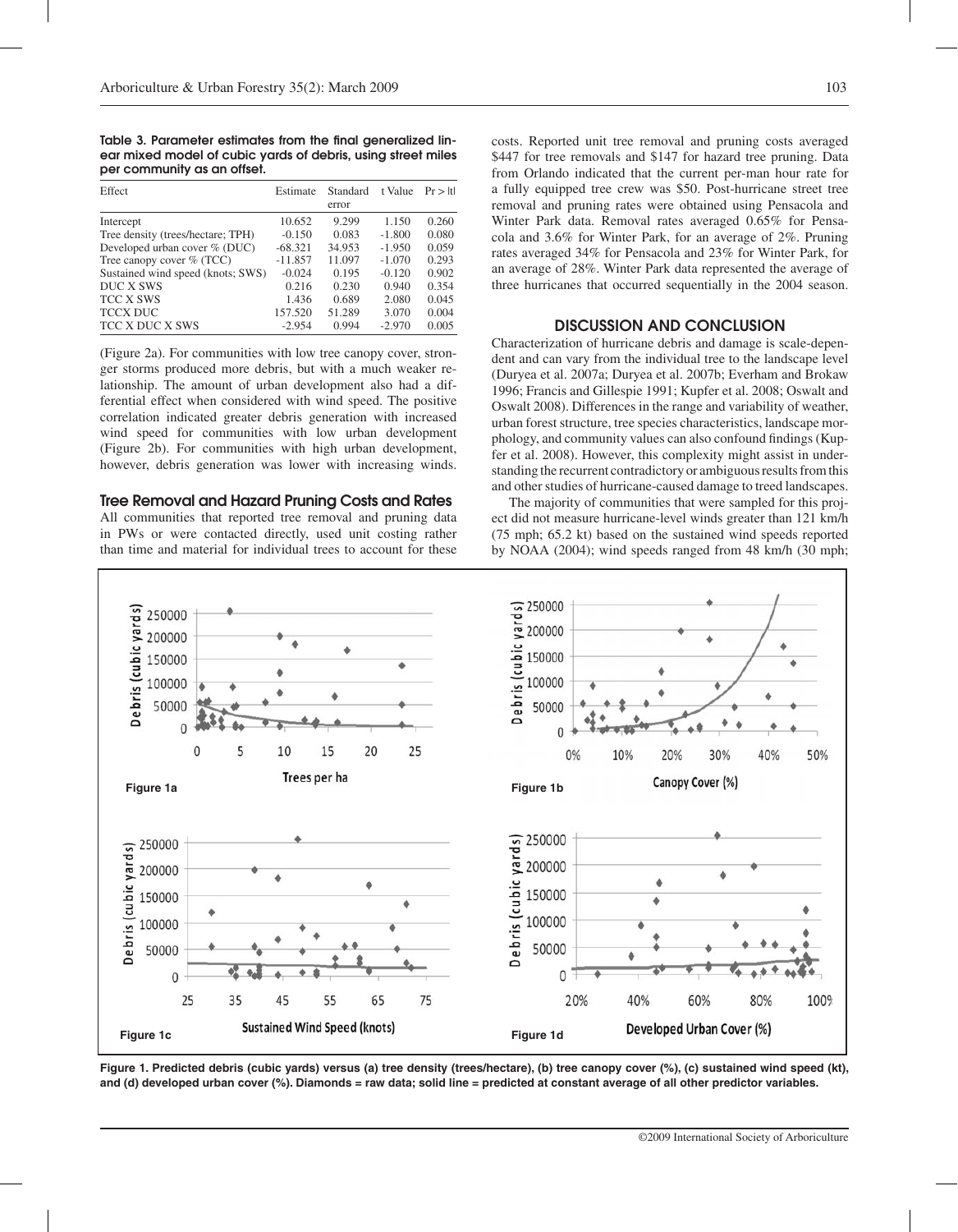26 kt) to 115 km/h (72 mph; 63 kt). Monitors measuring winds greater than 121 km/h (75 mph; 65.2 kt) might have been rendered inoperative by hurricane force winds. Additionally hurricane dynamics are complex and tornadoes, wind bursts or antecedent rain might have more of an influence on debris production than does maximum sustained wind speed (Everham and Brokaw 1996). Also, as hurricanes move inland, wind speeds are reduced but are still capable of causing substantial levels of damage to trees and infrastructure. A substantial increase in tree damage from branch failures has been reported by Luley et al. (2002) to begin around 81 km/h (50 mph; 43.4 kt). Francis and Gillespie (1991) report tree damage to begin around 60 km/h (37mph; 33 kt) with damage increasing rapidly to approximately 130 km/h (81 mph; 70 kt), but not worsening at higher gust speeds.

Results of urban forest damage as expressed by debris generation from this study are consistent with other studies, which found that tree and stand characteristics were the best predictors of damage while storm meteorology was of secondary importance (Kupfer et al. 2008; Oswalt and Oswalt 2008). The relationship between wind speed and debris generation was found to be significantly related, while there are clearly other factors, in addition to wind speed, that are important in debris generation. Assuming that all other effects are at their average over the range of the independent variables, this study indicates that tree canopy cover and density, wind speed, and percent of urban development had complex relationships with debris generation (Figure 1a, Figure 1b).

Increased tree density in a community and high tree canopy cover with increasing winds were two interactions that resulted in decreased debris generation (Figure 1a, Figure 2a). This can possibly be a result of urban forest structure, management, and the effects of past hurricanes. Everham and Brokaw (1996) indicate that uniform canopy heights of wind-impacted forests are less susceptible to windstorms. Because of this, tree canopies collectively reduce turbulences and shed winds. Additionally, the authors report that past and current management activities might selectively remove susceptible trees and change species and size composition to a more wind-resistant structure.

This study's results also suggest that models and methods that use tree cover or wind speed alone might not be considering important factors that influence tree debris generation (FEMA, 2007a). However, other factors such as urban forest structure and impact of prior hurricane events warrant further investigation and could improve the reliability of multivariate models (Everham and Brokaw 1996; Kupfer et al. 2008).

This study found that debris generation varied from a low average of  $0.59 \text{ m}^3$   $(0.77 \text{ yd}^3)$ , per  $30.5 \text{ m}$  of street segment for low damage,  $3.4 \text{ m}^3$  (4.44 yd<sup>3</sup>) for moderate damage, and  $17.47 \text{ m}^3$  (22.85 yd<sup>3</sup>) for high damage levels. Given the variability of cubic meter debris production in the sampled communities, these damage level averages are plausible and within range of past post-storm tree debris production events (Rankin 2000). These averages can be applied by a Florida community, who can use street lengths to obtain a preliminary estimate of potential debris generation from their urban forest.

It is interesting to note that tree removal rates were surprisingly low in the communities that reported these data. One reason may be that trees needing removal were treated as debris and removed during debris removal activities. Alternatively, it is possible that standing trees were not removed regardless of the



**Figure 2. Graphs depicting two-way wind speed interaction of debris generation using low and high values of (a) percent tree canopy cover (%Canopy Cov) and (b) percent developed urban cover (%Dev Urb Cov). Low and high values used were 10% and 30% tree canopy and 50% and 90% developed urban cover, respectively.** 

level of damage. Tree pruning rates were more consistent with ice storm events in the northeast United States (Bloniarz et al. 2001).

An important difference between ice storm damage cleanup in the northeast US and hurricane storm damage clean up in our sample is the use of unit costing for tree removals and pruning, or the inclusion of tree removal and pruning costs in debris cleanup costs. This is suggested by the absence of reported tree removal and pruning data in PWs, the absence of itemized (e.g., diameter class) data for these costs when calling communities, and the common use of a unit costing approach in PWs. We concluded from our limited data that itemization of costs for tree pruning and removal is rare for hurricanes in Florida, despite FEMA's requesting this approach in their formal documentation (FEMA, 2007a).

Limitations of this study included the few data that were reported in PWs or available from communities are related to the direct exploration of any relationships between specific costs, tree removal and hazard pruning rates, and wind speed. In fact, we only obtained usable pruning and removal data from two communities, which had data by tree as required by FEMA. Since communities apparently use unit costing or report removal and pruning costs with debris clean up, these data will be more difficult to obtain than debris removal estimates. Additionally, recent and state-wide Florida urban forest cover and structure data are unavailable. Clearly, it would be desirable to find additional data such as these so that more robust numbers may be used for vegetation debris estimates.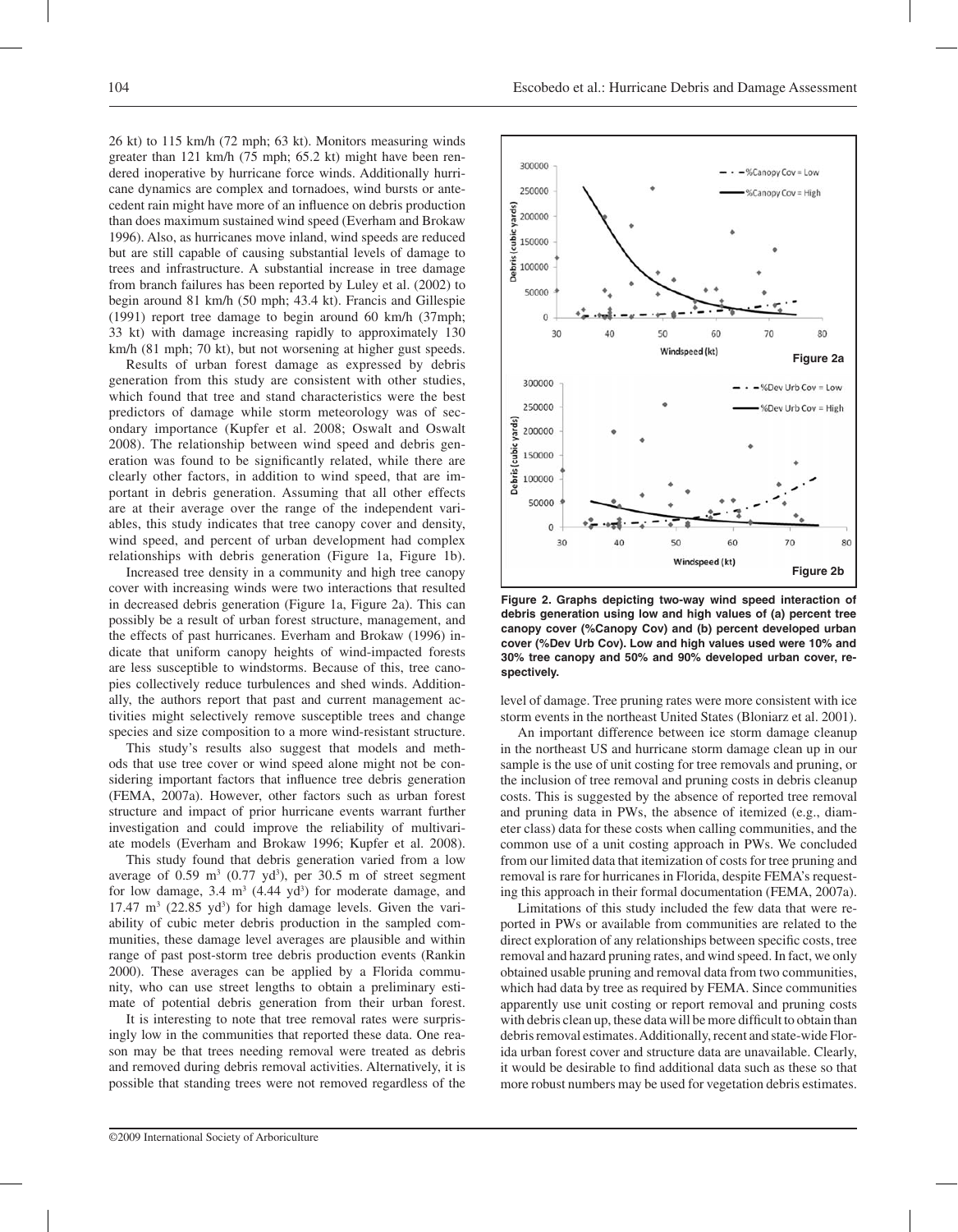Urban forests in Florida are prone to hurricanes, and as a result, a substantial portion of post-hurricane debris is from trees. Hurricane and tree debris must be considered in urban forest management plans and emergency management activities (Escobedo et al. 2007). Thus, there is a need to support local and regional governments with timely information on the extent and location of damage to urban forests, as well as tools to help plan for and manage the debris generated, resources for clean up, and eventual restoration of urban forest structure and function. This study found significant differences in Florida hurricane debris and its management from what the literature suggests. These results need to be communicated to concerned officials and researchers to improve our confidence in the estimation of hurricane damage to urban forests and the associated costs.

**Acknowledgements.** This study was funded by the Florida DACS-Division of Forestry. We thank Andrew Kittsley, David Metzker, Cecilia Meeks, Steve Simpson, Wayne Zipperer, David Nowak, and Eric Greenfield for providing data as well as Benjamin Thompson, Eric Kuehler, Dudley Hartel, Charlie Marcus and two anonymous reviewers for helpful comments on earlier drafts of this manuscript.

#### LITERATURE CITED

- Bloniarz, D. V., D.P. Ryan, C.J. Luley, J. Bond, and D.C. Hawkins. 2001. An Initial Storm Damage Assessment Protocol for Urban and Community Forests. 15 June 2008. <http://www.urbanforestrysouth.org/ resources/library/TTResource.2004-12-02.0911/file>.
- COES. 2005. Disaster Debris Management Training Manual. State of California, Governor's Office of Emergency Services. Response and Recovery Division, Technical Assistance Programs. Mather CA. 188 pp.
- Duryea, M.L. 1997. Wind and Trees: Surveys of Tree Damage in the Florida Panhandle after Hurricanes Erin and Opal. Circular 1183, Florida Cooperative Extension Service, Institute of Food and Agricultural Sciences, University of Florida.
- Duryea, M.L., E. Kampf, and R.C. Littell. 2007a. Hurricanes and the Urban Forest: I. Effects on Southeastern U.S. Coastal Plain Tree Species. Arboriculture and Urban Forestry 33(2): 83–97.
- Duryea, M.L., E. Kampf, R.C. Littell, and C.D. Rodríguez-Pedraza. 2007b. Hurricanes and the Urban Forest: II. Effects on Tropical and Subtropical Tree Species. Arboriculture and Urban Forestry 33(2): 98–112.
- Escambia County. 2004. Hurricane Ivan Strom Debris Removal. Escambia County Board of County Commissioners Meeting–October 22, 2004. 15 June 2008..<http://www.co.escambia.fl.us/documents/Hurricane\_Ivan\_Status\_Report\_10-22-04.pdf>.
- Escobedo, F., Northrop, R. and Zipperer, W. 2007. Developing an urban forest management plan for hurricane-prone communities. University of Florida- IFAS, EDIS FOR 121/FR176. 16 June 2008. <http://edis. ifas.ufl.edu/pdffiles/FR/FR17600.pdf>.
- Escobedo, F., S. Varela, B. Thompson, and C. Staudhammer. 2008. Pensacola Florida's urban forest. University of Florida- IFAS, EDIS publication. In Review.
- Everham, E.M. and N.V.L. Brokaw. 1996. Forest damage and recovery from catastrophic wind. Botanical Review 62:113–85.
- FEMA. 2004. FEMA-1545-DR, Florida Disaster Declaration as of 12/03/2004. 12 June 2008. <http://www.gismaps.fema. gov/2004graphics/dr1545/dec\_1545.pdf>.
- FEMA. 2006a. \$1 Billion In Public Assistance For Hurricane Wilma Recovery. FEMA. News Release Number LTR-06-036. 14 June 2008. <http://www.fema.gov/news/newsrelease.fema?id=28220>.
- FEMA. 2006b. HAZUS MH MR3 Hurricane Model Technical Manual. 14 June 2008. <http://www.fema.gov/library/viewRecord.do?id=3034>.
- FEMA. 2007a. Debris Management Guide. FEMA Publication 325. 06 June 2008. <http://www.fema.gov/government/grant/pa/demagde.shtm>.
- FEMA. 2007b. Robert T. Stafford Disaster Relief and Emergency Assistance Act (Public Law 93-288) as amended. FEMA Publication 592. 15 June 2008. <http://www.fema.gov/pdf/about/stafford\_act.pdf>.
- FEMA. 2007c. Public Assistance and Project Worksheets: The Path to Rebuilding. FEMA News Release Number 1603–656. 15 June 2008. <http://www.fema.gov/news/newsrelease.fema?id=37669>.
- Francis, J.K. and A.J.R. Gillespie. 1993. Relating gust speed to tree damage in Hurricane Hugo, 1989. Journal of Arboriculture 19:368–373.
- Google Earth. 2007. Google Earth Version 4.2.0198.2451 (beta). 01 June 2008. <http://earth.google.com>.
- Gresham, C.A., T.M. William, and D.J. Lipscombe. 1991. Hurricane Hugo wind damage to southeastern U.S. coastal forest tree species. Biotropica 23:420–426.
- i-Tree. 2008. i-Tree Software Suite v2.0 User's Manual. 16 June 2008. <http://www.itreetools.org/resource\_learning\_center/elements/i-Tree\_v20\_UsersManual.pdf>.
- Kupfer, J.A, A.T. Myers, S.E. McLane, and G.N. Melton. 2008. Patterns of forest damage in a southern Mississippi landscape caused by Hurricane Katrina. Ecosystems 11: 45–60.
- Luley, C.J., S. Sisinni, and A. Pleninger. 2002. The effect of wind gust on branch failures. Tree Structure and Mechanics Conference Proceedings. How Trees Stand Up and Fall Down. E.T. Smiley and K.D. Coder, Eds. ISA, Champaign, IL., pp. 103–109.
- Mayer, H., T. Trump, and F. Escobedo. 2007. Tree damage and restoration following Hurricanes Katrina and Wilma at Miami Metrozoo. Florida State Horticulture Society Proceedings, 120:320–322.
- NOAA. 2004. Tropical Cyclone Report. Hurricane Charley, 9–14 August 2004. 05 June 2008. <http://www.nhc.noaa.gov/pdf/TCR-AL032004\_Charley.pdf>.
- Nowak, D.J., E.J. Greenfield, and J.T. Walton. 2008. State Urban and Community Forests. USDA Forest Service Northern Research Station. General Technical Report. In Review.
- Oswalt S.N. and C.M. Oswalt. 2008. Relationships between common forest metrics and realized impacts of hurricane Katrina on forest resources in Mississippi. Forest Ecology and Management, 255: 1692–1700.
- Rankin, Tom. 2000. Personal communication with DRC, Inc.
- SAS. 2006. SAS Institute. The Glimmix Procedure: SAS Publishing; 2006.
- Umpierre, D. and G. Margoles. 2005. Broward County's Web-Based Hurricane Debris Estimation Tool (HurDET). Broward County Emergency Management Agency. 16 June 2008. <http://gis.esri.com/ library/userconf/proc05/papers/pap2200.pdf>.
- U. S. Census Bureau. 2004. Census 2000 TIGER/Line® Files. 16 June 2008. <http://www.census.gov/geo/www/tiger/tiger2k/tgr2000.html>.
- Ward, H. 2002. FEMA Disaster Debris Planning. RCRA National Meeting Presentation. 10 June 2008. <http://www.epa.gov/epaoswer/osw/ meeting/pdf02/ward.pdf>.